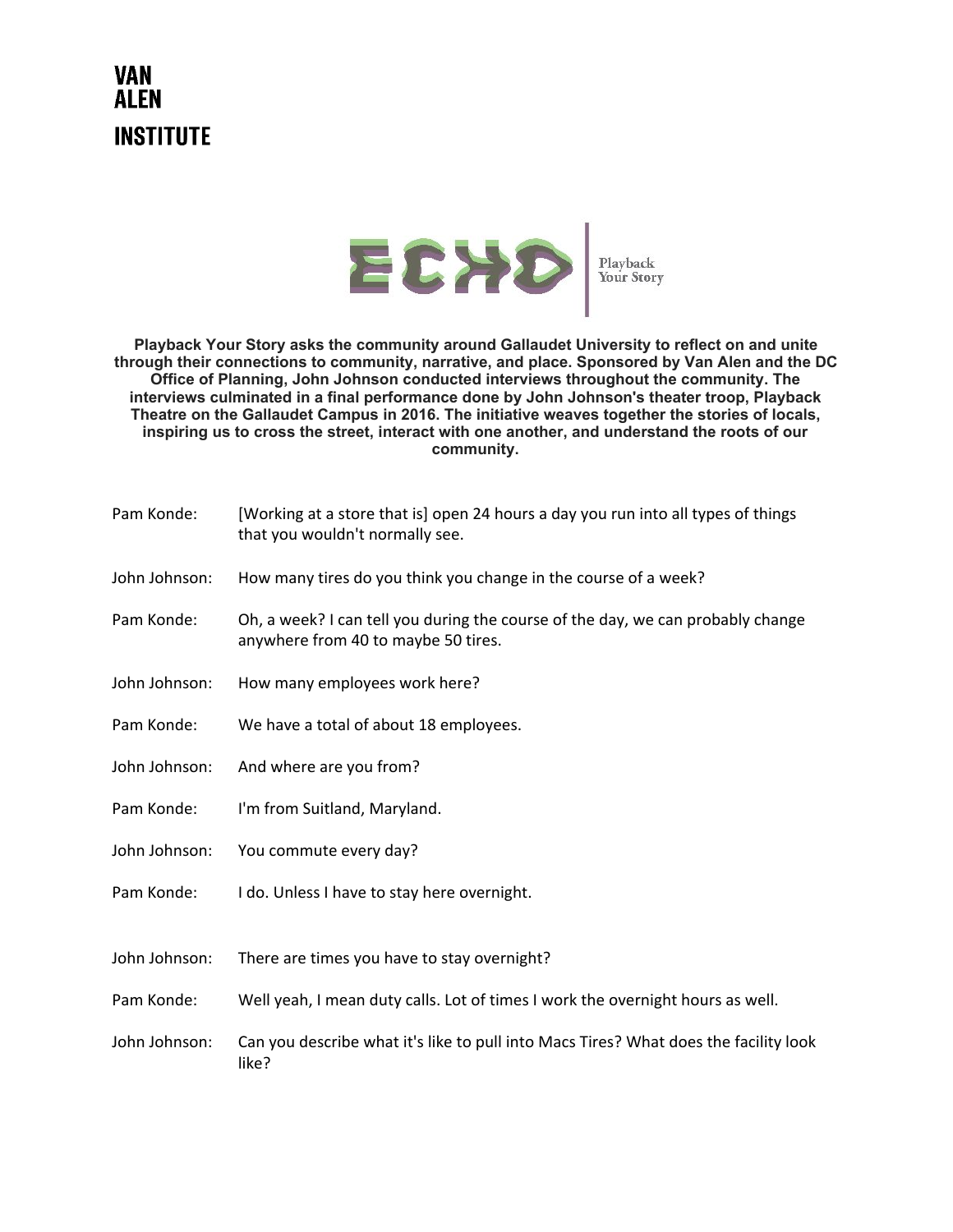## VAN AI FN **INSTITUTE**

- Pam Konde: Well, we're a non-traditional tire shop, I guess not what you typically see when you think of getting your tires changed or going and getting anything done to your vehicle. You picture yourself going and speaking with someone and you drop your car off, while we're a complete, service-while-you-wait service. You pull up, our technicians come out, speak with you, figure out what your issue is. We try to get people in and out and on their way as fast as possible.
- John Johnson: How many different tires do you store at this facility?
- Pam Konde: Oh gosh, new tires I know we probably store about 900 to 1000 and then used tires I will say probably about 2 to 300, different sizes. Many places that you hear about or that people go to they say, "Oh you guys change all four tires, you guys change three tires." We're not going to sell you anything that you don't need and we're not going to pressure-sell you. If you come in and you say, "Well, I was told I need this." We look at it and we say, "You really have a little bit more time on these tires, you could just get these repaired today and come back in a couple of months when it's time." If you say, "No, I really want to get it done," we're not going to tell you no, but at the same point we're not going to sell you anything that you don't need.

I think that that really goes a long way for women, and to be able to see a lot of women working here. I think that that makes women feel [better]. Because most women don't know much about cars, myself included in there. You want to go somewhere where you feel like they're not going to rip you off. We're not in the business of doing that at all by any means.

- John Johnson: Well how do you feel about the community? Do you feel like the community is changing rapidly? What's going on outside of Mac's Tires on Florida Avenue?
- Pam Konde: It has been gradual, I will say that, but there's been a dramatic change from the time that I started. I don't think that that's all bad, I think that that's nice. I like how they're beautifying the city and this area.
- John Johnson: What is the difference between almost 11 years that you say change? What changes have taken place?
- Pam Konde: Demographic changes.

\*This interview has been condensed and edited for clarity